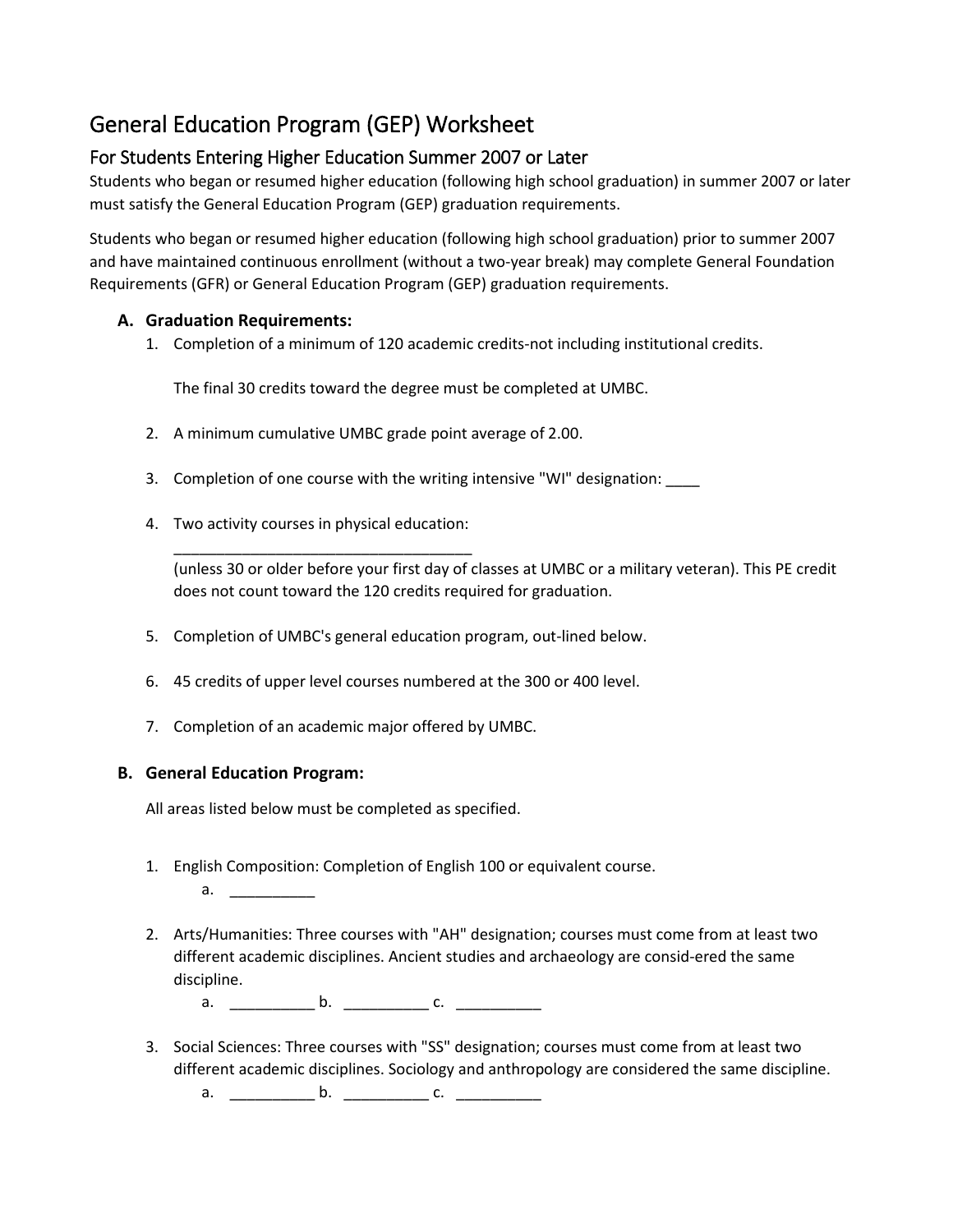4. Mathematics: One course in mathematics or statistics with the "M" designation.

a. \_\_\_\_\_\_\_\_\_\_

5. Sciences: Two courses with the "S" designation. One science course must include a laboratory component.

a. \_\_\_\_\_\_\_\_\_\_ b. \_\_\_\_\_\_\_\_\_\_ Lab \_\_\_\_\_\_\_\_\_\_

- 6. Culture: B.A. students: two courses with the "C" designation. B.S./B.S.E. students: one course with the "C" designation.
	- $a.$  b.  $b.$
- 7. Language: Completion of a foreign language through the 201 level or demonstrated proficiency at that level.

201: \_\_\_\_\_\_\_\_\_\_

The language requirement consists of completion of a foreign language through the 201 level or demonstrated proficiency at that level. Proficiency, the number of courses needed to com-plete the requirement, and course placement, are determined by previous experience as follows:

- ♦ completion of level IV or higher of a language in high school (see table below) OR
- ♦ corresponding AP, 1B or CLEP credit (see Appendix II, Undergraduate Catalog),
- ♦ completion of a language through the 201 level at a regionally accredited college/university.

| <b>Highest language level</b> | <b>Meets 201-proficiency</b> | <b>Number of courses to</b> | Appropriate         |
|-------------------------------|------------------------------|-----------------------------|---------------------|
| attained in high school       | requirement                  | complete requirement        | placement level*    |
|                               |                              | (continuing with H.S.       | (202 & 301 are "C"  |
|                               |                              | language)                   | designated for GEP) |
|                               | Yes                          | none                        | 301                 |
|                               | Yes                          | none                        | 202                 |
|                               | No.                          | 201                         | 201                 |
|                               | No.                          | 102, 201                    | 102                 |
| 0-1                           | No                           | 101, 102, 201               | 101                 |

**\*** Students should not enroll in language courses below their appropriate placement level without authorization from the Department of Modern Languages and Linguistics (MLL). For students who have completed level 111 of a language in high school, but who feel unprepared for the 201 course, a 103 review course is available in French and Spanish.

INTERNATIONAL STUDENTS proficient in a language other than English may receive equivalency for the 201 level proficiency requirement, provided that they present documentation show-ing that they have studied at the secondary school level (i.e., sixth grade or above) for at least one year in a country other than the continental United States, Such students should submit an application form available at www.umbc.edu/mll or the Department of Modern Languages and Linguistics office to determine whether the 201-level proficiency has been met.